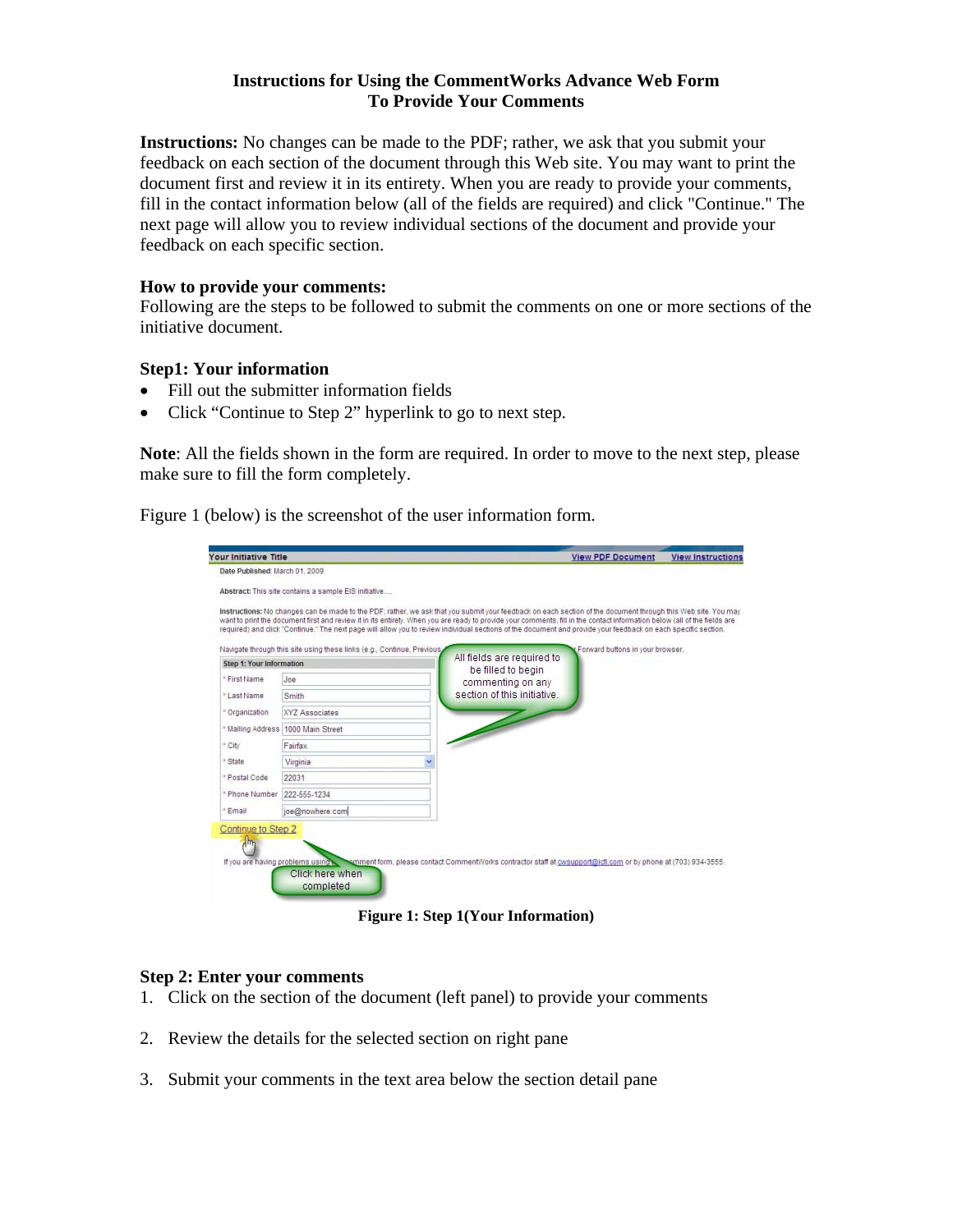- 4. Click on "Save Your Comments on This Section" hyperlink to save the comment on the selected section.
	- $\triangleright$  You must save your comments as you complete each section or they will be lost.
- 5. Repeat the above procedure to provide your comments on other sections of the document.
	- ¾ Section titles on which you have already commented will appear in **bold** in the left panel.
- 6. Click "Continue to Step 3" when you are done with providing the comments

# **NOTE:**

1. If you cannot finish entering your comments in one sitting, **bookmark this page in your browser**. The site will retain a draft of everything you enter until you are ready to submit it. When you are ready to continue, reopen your browser and select the bookmark to retrieve and continue entering your feedback. You only need to bookmark this page once.

Figure 2 (below) is the screenshot showing different sections and hyperlinks of the Step 2: Enter Your Comments screen.



**Figure 2: Step 2(Enter Your Comments)**

# **Step 3: Review and Submit your Comments**

- Review the comments that you submitted in the previous step. You can always go back and change any previously submitted comment by clicking on "Go Back to Step 2".
- Click "Submit Your Comments' hyperlink to submit the comments.